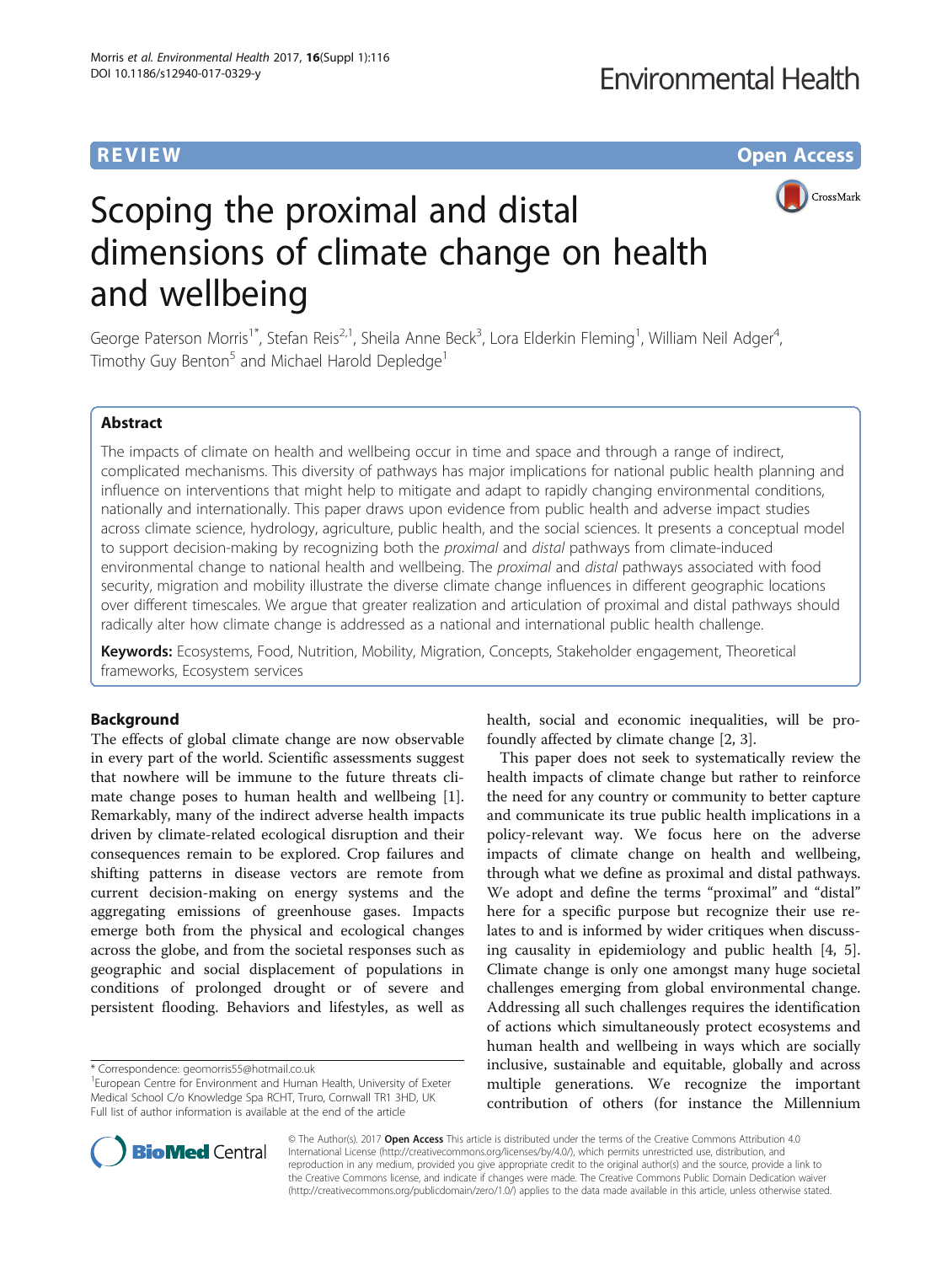Ecosystem Assessment - MEA etc.) in identifying and exploiting ecosystem services as a bridge between the environmental science and public health communities and especially the issue of climate change and public health [\[6](#page-6-0)]. Developing this theme, we argue that pathways which appear distal to national public health concerns must be made explicit within national policy and decision making. In Scotland, holistic issue framing approaches were used to facilitate a richer interpretation of the environmental contribution in health and wellbeing and especially equity [\[7](#page-6-0), [8](#page-6-0)]. This gave public health both traction and influence beyond its traditional territory resulting, e.g. in public health involvement in the creation of a place standard [\[9](#page-6-0)].

We argue that similar approaches can provide greater traction for public health in addressing local, national and international climate change and its determinants.

# Proximal and distal pathways to climate-related health effects

Global environmental change, including climate change, first engaged public health interest in the late twentieth century (e.g. [[10](#page-6-0)–[13\]](#page-6-0)). In the UK, for example, the public health discourse on climate change, was conducted, initially at least, with a clear focus on environmental change taking place, or imminently anticipated, in that country. From the outset, concern centered on what the greater incidence and severity of flooding or more extreme weather in the UK would mean for the health of UK citizens [[14\]](#page-6-0). In this paper, we propose the term proximal pathway to describe the process where a population's health is imminently threatened or undermined through climate-related environmental change within its locality or within the borders of its own country and in ways readily comprehensible to that population (including its policy makers). Expressed in another way, from a national perspective, the proximal pathway is about the "here and now". We recognize that the health effects arising in any country from the proximal pathway closely align with the direct health effects described by McMichael et al. in 1996 [[15\]](#page-6-0) and explored further by Butler and colleagues when first introducing four classifications of adverse health effects from climate change [[16\]](#page-6-0). These broad classifications were reflected in later work [\[17](#page-6-0), [18](#page-6-0)]. The International Panel on Climate Change (IPCC) [\[1, 19](#page-6-0)] has predominantly highlighted such direct impacts. The 2015 Lancet Commission [[20](#page-6-0)] emphasizes the complexity of relationships between climate-related changes and health [\[19](#page-6-0)], distinguishing between direct and indirect impacts.

Here, we propose the terms *proximal* and *distal* pathways to better capture the true landscape of risks for those living in a particular location or country. The near term and lived proximal experience of climate change is related to encountering local and current changes in daily and seasonal weather patterns and extreme events. These manifestations, and their implications for health and wellbeing, can be widely understood and addressed (in part) by local responses, adding a sense of urgency and purpose to local adaptation and mitigation efforts.

Again, recognizing significant conceptual overlap with the "tertiary" health impacts described by others [[16](#page-6-0), [17](#page-6-0)], here we use the term distal pathway to describe three indirect routes by which climate change can affect human health, wellbeing and ecosystems. Such pathways are often mediated by both natural systems (e.g. disease vectors, water-borne diseases, air pollution) and human systems (e.g. occupational impacts, under-nutrition, and mental stress) [[1](#page-6-0)].

Pathways to health and wellbeing may appear distal to a population in a particular location such as a country, for a combination of three reasons: they are considered temporally or spatially distal or the pathways themselves are particularly complex.

Many pathways are temporally distal because the extent of their effects on health and wellbeing will be experienced over time, or perhaps delayed for decades. The environmental changes which are component parts of these pathways are difficult to discern especially in average values of, for example, regional temperature change; rainfall intensity and aggregates; reduced snow and ice coverage; increased ocean acidity; and rising sea levels. All have the potential to affect health and wellbeing, often adversely, to a degree which depends not only on the future emission occurrence trajectory, but also on the success of local and global adaptive responses. Uncertainty, compounded by a limited understanding of how these (often incremental) changes can cause damage, means that policy makers and the public are often much more concerned about flooding, storms and heatwaves than about profound, widespread climatic changes. Again, using the example of the UK, climaterelated sea level rise will eventually affect health in the UK [\[21](#page-6-0), [22\]](#page-6-0), but for the UK population, sea level rise is currently an example of a temporally distal pathway. Although many citizens in the UK can conceive some of what sea level rise might mean for their immediate lives, their economy and their health, the full societal impacts seem far down the line and remote [[23](#page-6-0), [24](#page-6-0)].

In contrast, for the people of the Maldives, sea level rise represents an acute (temporally) proximal pathway to an imminent risk [[25](#page-6-0)].

Pathways from climate change to health and wellbeing can also be *spatially distal*. For any country and its population, these distal pathways relate to those environmental impacts which are happening or predicted to happen elsewhere. These can involve quite dramatic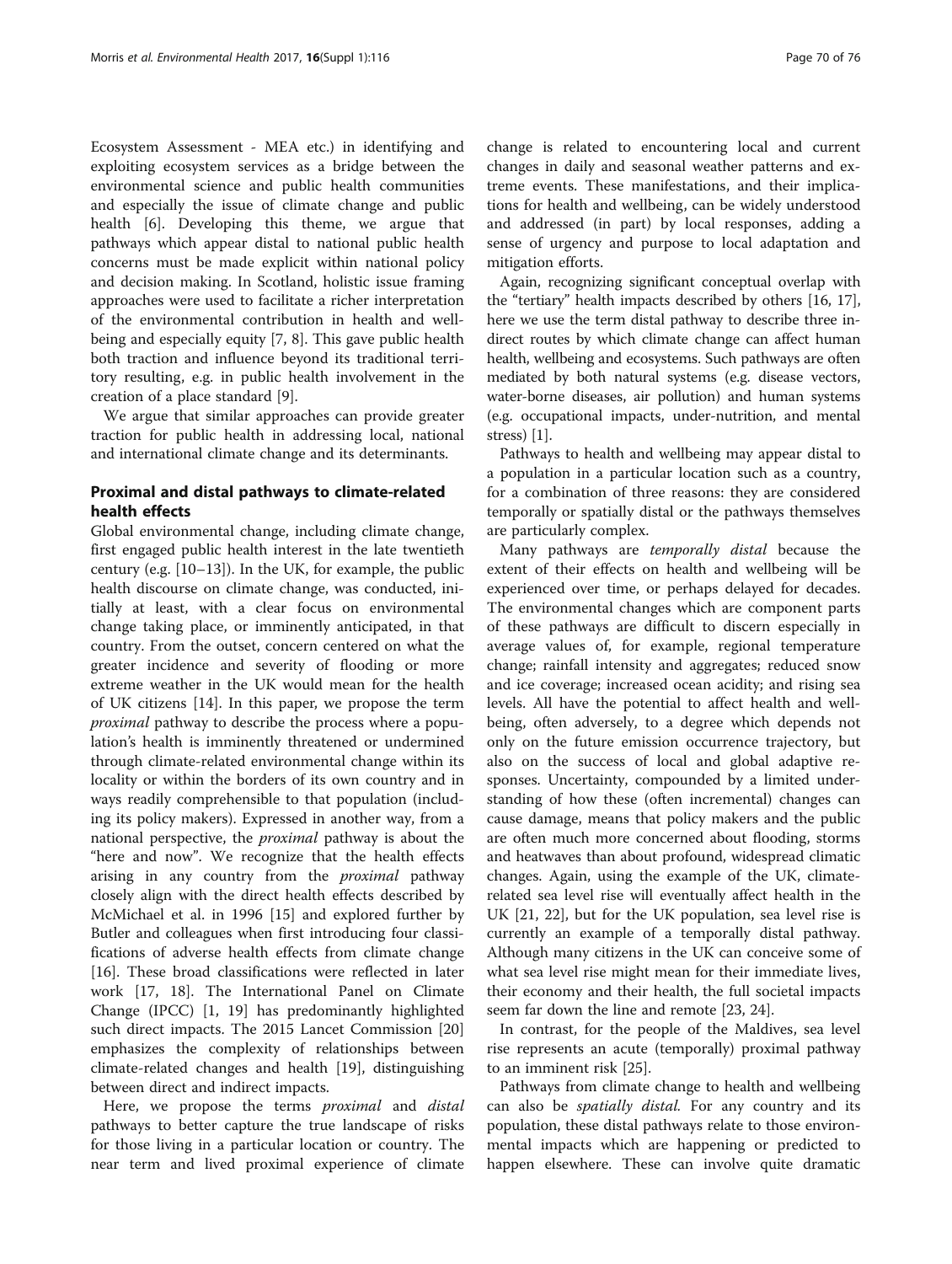environmental changes in countries and regions beyond their borders, while little or no perceptible change in their own environment is experienced. Spatially distal pathways arise, for example, when areas elsewhere are damaged by extreme weather events leading to flooding and drought, or from more long term environment degradation and conflicts over scarce resources that result in displacement or permanent migration, or through the impact of distant events on the functioning of the global food system and therefore economic and physical access to food and local food security (see sections below on Food Security and Migration).

Finally, pathways are often distal because they are complex. Whether the climate-related environmental changes occur in one locality or concurrently across many regions, the pathways which lead to the negative impacts on health and wellbeing usually involve a complicated interplay of societal, economic and physical factors. This interplay can modify and often amplify risks and uncertainty.

The issue of climate change and pharmaceutical use offers an example of a climate-related health issue which is distal largely because it emerges from multiple and complicated interactions between social and environmental systems. Pharmaceutical use worldwide is likely to increase, and patterns of use change in response to climate-related rises in the burden of disease and the emergence of conditions unfamiliar in countries like the UK. These climate factors in combination with a global ageing demographic where there is a greater incidence of non-communicable and chronic disease will almost certainly mean greater use of commonly prescribed medicines, but also of other seldom used medicines [\[26](#page-6-0)]. The intentional or unintentional release of pharmaceuticals to the environment from human and veterinary use can be expected to impact on the structure and function of global and local ecosystems, undermining ecosystem services and, by extension, human health and wellbeing in many countries.

In the language of the IPCC Fifth Assessment Report, many of what we describe as distal pathways are "emergent from indirect, trans-boundary and long distance impacts of climate change" [\[27](#page-7-0)]. The long-term resource implications in responding to climate-related environmental change are rendered distal because they are also mired in complexity. For example, there is the current decision as to whether to allow fracking in the UK which will provide short term increases in fossil fuel access which in turn will increase global  $CO<sub>2</sub>$  levels and local methane emissions, as well as causing significant local social, health and ecosystem impacts [\[28](#page-7-0)]. Furthermore, current resource decisions will have major impacts on their equitable national and international distribution and access in the future as climate change plays out over coming decades.

# A framework for distal and proximal health consequences of climate change

Unless communicated in more comprehensible and accessible ways, the distal pathways from climate change to health and wellbeing will certainly remain fractured and illogical to a significant and influential constituency, including policy makers and politicians. Yet it is often about more than communication. For policy and other decision makers, pathways that are distal in space or time are easier to disregard. The consequence is that key issues will be under-accounted for in decision-making. This has led to a growing demand to modernize public health around ecological principles. Sometimes termed "ecological public health", the approach accords with the new importance attributed to these distal issues [[3](#page-6-0), [29, 30](#page-7-0)].

Yet it remains a major challenge to achieve recognition amongst the public and policymakers that the choices they make locally drive current and future climate-related environmental change wherever it occurs. Individual and societal choice forges the first links in every chain of events from human activities as drivers of climate change to immediate and distant health and wellbeing outcomes. However, if the necessary importance and priority are to be accorded to addressing climate change (and indeed all global environmental issues), a much broader constituency will need to have a much clearer understanding of the fundamental human reliance on natural ecosystems than currently appears to be the case. Such an understanding is central to making less opaque, particularly, the distal pathways from climate-related environmental change to health and wellbeing.

The use of simple conceptual models to think about and communicate human social complexity is well established in public health [\[31, 32](#page-7-0)]. In earlier work Morris et al., and Reis et al. [[33](#page-7-0), [34](#page-7-0)] have advocated the use of conceptual models to frame complex issues in the field of environmental health in a policy-relevant way. Morris et al. [[33](#page-7-0)] modified the established Drivers Pressures State, Exposure, Effect, Action or "DPSEEA" model [[35](#page-7-0), [36\]](#page-7-0) to better reflect social complexity in environmental health policy in Scotland [\[37](#page-7-0), [38](#page-7-0)]. In part, this was achieved by capturing, within the model, the fact that a range of contextual factors can critically influence whether individuals are exposed to an aspect of environment and whether this exposure impacts on their health and wellbeing. Context is both an exposure and an effect modifier.

More recently, Reis et al. [[34](#page-7-0)] developed an ecosystems enriched (eDPSEEA) model to make explicit how environmental health encompasses both the proximal environmental determinants of health and wellbeing, and also the impacts caused by anthropogenic damage to ecosystems. The eDPSEEA model incorporates the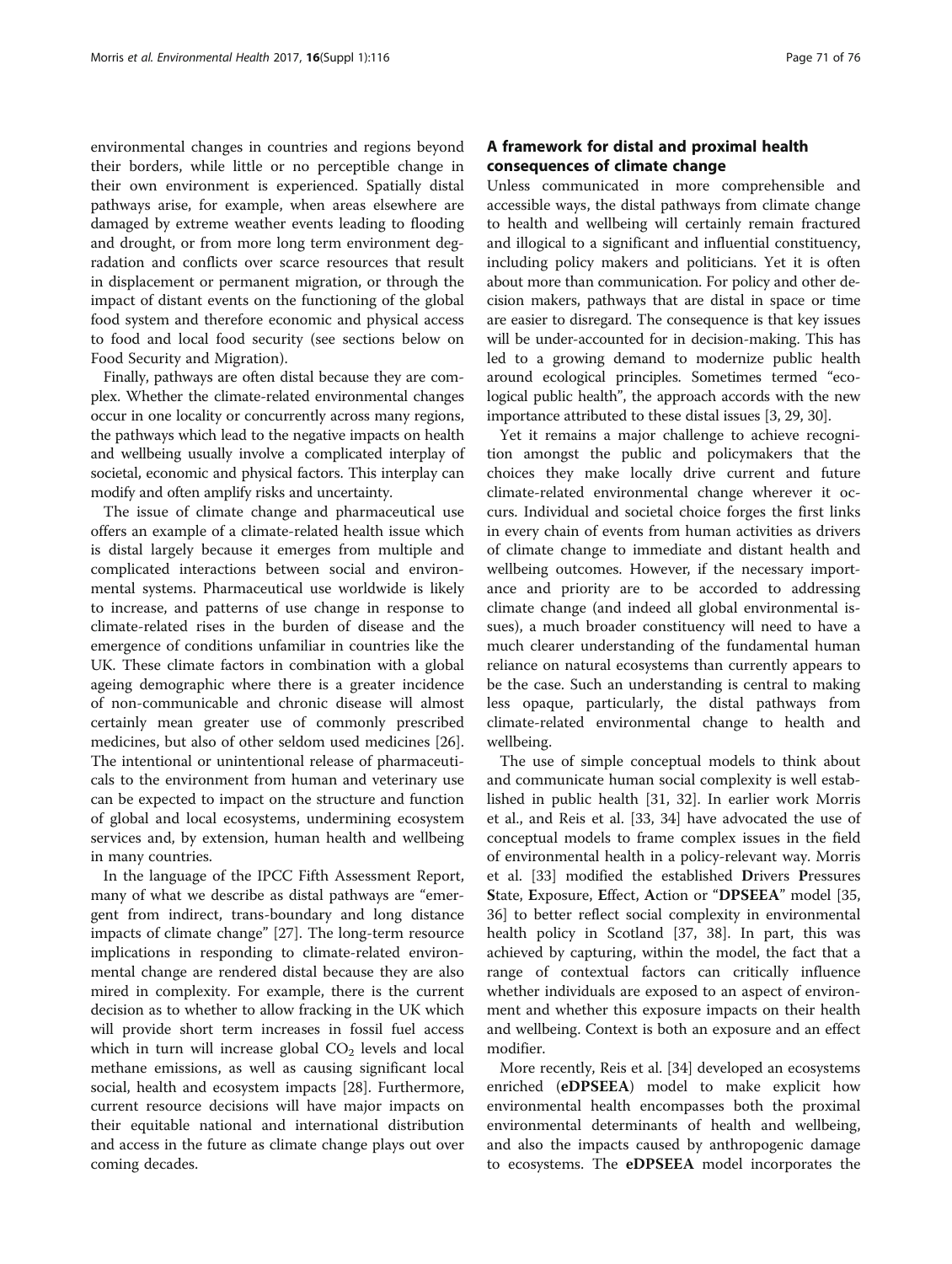insights of the MEA [\[6](#page-6-0)] by explicitly linking ecosystem services (the benefits which humans derive from ecosystems) to human health and wellbeing within a notional chain of causation. It presents the health of humans and of ecosystems as intimately interconnected, and thus equally important to consider both as important outcomes.

The MEA [[45\]](#page-7-0) achieved a more inclusive and policyrelevant representation of the wider importance of ecosystem services by identifying four different types of ecosystem services: provisioning, regulating, cultural and supporting. The MEA also projected how ecosystem services impact on human wellbeing, whether through the supply of material goods or through supporting social relations, security and freedom of choice and undermining health itself. Since then, the concept and structure of ecosystem services and their relationships with, and relevance for, humanity have been widely discussed. Fisher et al. [[37\]](#page-7-0) distinguish between intermediate and final ecosystem services, while De Groot et al. [\[38](#page-7-0)] relate ecosystem functions and the services they provide in a comprehensive, integrated framework, incorporating earlier work by Daily et al. [[39, 40\]](#page-7-0). A common feature of many ecosystem services (ES) definitions, e.g. as used in the MEA and the UK National Ecosystem Assessment [\[41](#page-7-0)] is that some services provide direct benefits (provisioning, regulating and cultural ES). In contrast others, like nutrient recycling or soil formation underpin ecosystem function (supporting ES).

Figure 1 embeds the concept of ecosystem services and their relationships with both human health and the

It has been observed that "all models are wrong but some are useful" [\[42\]](#page-7-0). Yet, In addition to promoting mechanistic understanding, the process and the product of populating simple conceptual models, such as eDP-SEEA and others, can clarify both the distal and proximal pathways through which climate change can affect health and serve as a tool for engagement with stakeholders [[34\]](#page-7-0).

# Proximal and distal stressors: Food systems and mobility

It is evident that both short term proximal climaterelated stressors, and the more remote, longer term, indirect distal stressors are acting together to generate threats to public health and wellbeing in all locations, particularly with deprived populations globally. There is a growing number of examples of health inequality issues as climate change increasingly affects global food security and population migration.

Individuals and socio-economic groups in local environments are affected by a combination of proximal and distal effects, some immediate, but others subsequently translated by economic, biogeochemical and resource flow mechanisms. These mechanisms have been elaborated by Adger et al. [\[43](#page-7-0)] as teleconnections linking vulnerabilities across space and time, and by Liu et al. [[44, 45\]](#page-7-0) as connections between sending, receiving and spillover systems. Here, we develop insights using a

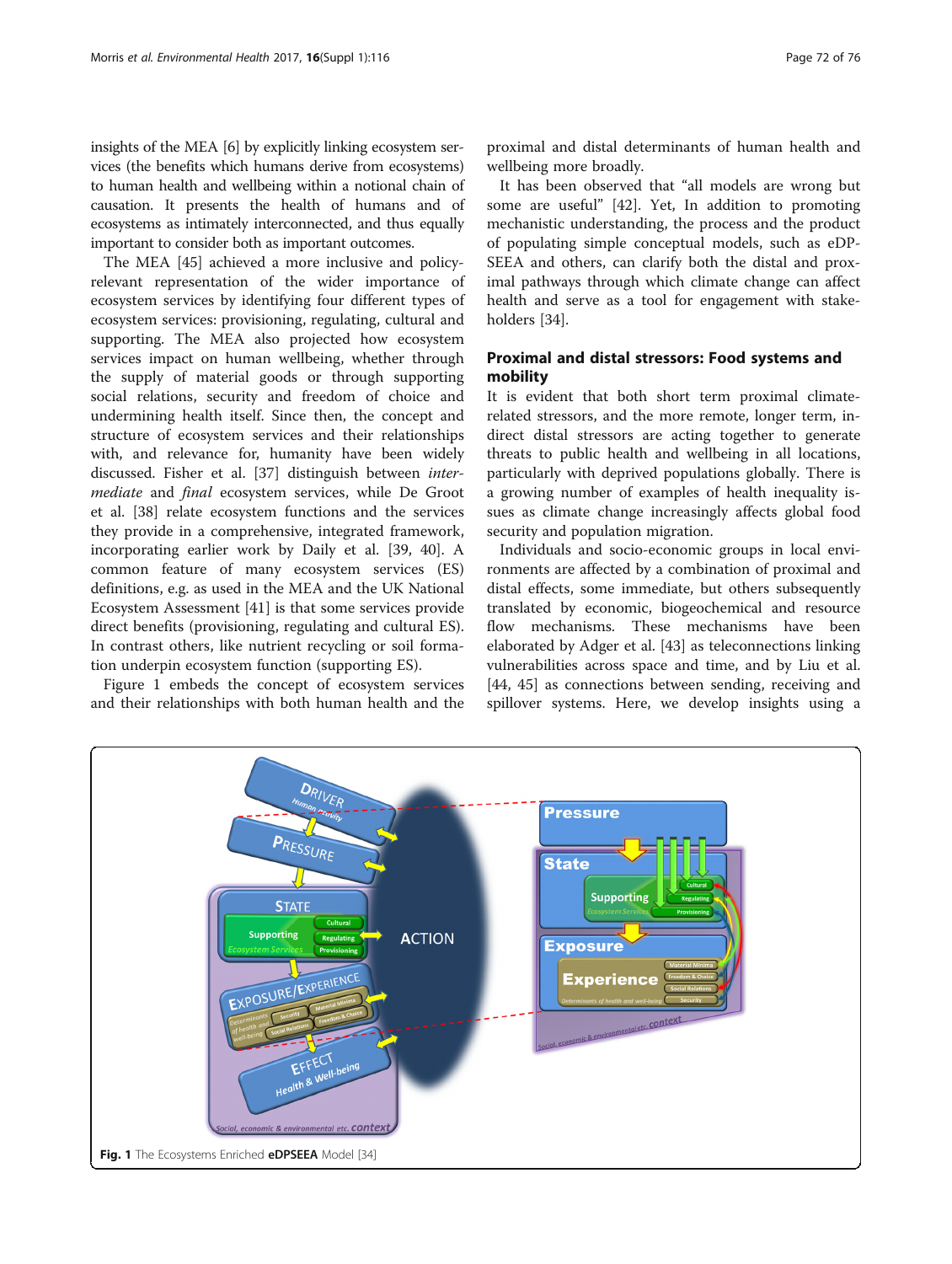dichotomy between the distal and the proximal pathways from environmental change to human health and wellbeing, recognizing the inherent complexity of most interactions. Macro and micro level processes continually interact and are tele-connected through systemic environmental processes, through the flows of material and mobility of populations around the world, and, importantly, through market and economic linkages [\[43](#page-7-0)].

# Climate change and distal food security

Food, nutrition and agricultural trade are potentially sensitive to climatic changes [[1,](#page-6-0) [46\]](#page-7-0). Rising levels of  $CO<sub>2</sub>$ both lead to a changing climate and can reduce the nutritional quality of crop production [[47\]](#page-7-0). Relative to an unchanging climate, yields of principal agricultural crops are already being affected globally, and have the potential to decline without major adaptations in technology and water use efficiency [\[1](#page-6-0), [46](#page-7-0), [48\]](#page-7-0). These changes are spatially sensitive, with risks of yield decrease likely to be greater in the hotter parts of the world [[49\]](#page-7-0). However, there is considerable scope for the food and trade-system to adapt to climate change [\[48](#page-7-0)]. This might be achieved via changes in the area of production (expansion of which may exacerbate climate change by liberating carbon in land conversion), and through impacts on trade and prices. However, given the complexity of the system, it is not clear how the multiple potential drivers of food availability and price will interact around issues such as: food for feed [[50\]](#page-7-0); biofuels [[51\]](#page-7-0); carbon pricing [\[52](#page-7-0)]; water availability [[53\]](#page-7-0); competition for land and other resources [\[54\]](#page-7-0); and the need for agriculture to be sustainable [[55](#page-7-0)]. Increasing weather variability may lead to short term unexpected shocks to supply [\[1](#page-6-0), [46](#page-7-0)] that create significant volatility in food prices, impacting on the wellbeing of food insecure populations in all parts of the world.

Variation in prices driven by weather-related impacts have accentuated price shocks and created localized food shortages [\[56](#page-7-0)]; both factors impact most, the poor sections of populations. For example, in the UK, analysis of purchases following the 2007/8 global commodity food price spike show that as prices increased, households purchased 4.2% less food [\[57](#page-7-0)] and bought lower quality alternatives. The greatest impact was on the poorest income decile: they spent 17% more in 2011 compared to 2007, so their relative food bill increased by 40% more than the UK average. On a global basis, food price spikes, driven by weather in the main bread-basket regions, directly impact market prices in the importdependent low income countries, as well as indirectly influencing the food aid donated by the rich world. As a result, in sub-Saharan Africa particularly, the number of hungry increased following the 2007/8 and 2010/11 food price spikes. Furthermore, the food price spike of 2010/

11 has been estimated to have pushed >40 million people globally below basic needs poverty line in those years [\[58](#page-7-0)]. Thus, weather impacts from climate change are likely to impact nutritional and future health status in all parts of the world and among consumers as well as producers [\[55\]](#page-7-0).

While food prices provide a proximal link between food security and climate change, the distal implications of climate change are profound. The growth of demand for food is driven by rising population size and wealth, and the need for sustainability. In many analyses demand is regarded as exogenous, driven by relationships with increasing wealth [[59\]](#page-7-0), to which interventions need to be directed. However, the relationship between food and health are likely to shape trends in demand [\[50](#page-7-0), [59](#page-7-0)], and thus affect global agricultural production.

# Climate change proximal and distal implications through migration and mobility

Climate changes involve spatial changes to economic and environmental systems that will prompt proximal and distal demographic responses. Fundamentally climate change will have an impact on where people live and on the decisions they make about moving from one location to another. Migration is a central element of economic and demographic change everywhere in the world. In effect, migration flows at the aggregate level are driven principally by differences in economic activity across space and time, though all individual decisions involve social, cultural and demographic dimensions. Some elements of the relative attractiveness of different areas, and hence the demand for migration, are sensitive to weather and climate. Hence resource scarcity, the availability of ecosystem services, and issues of security and hazard, all factor in the relative attractiveness of places and decisions to move between them [[60](#page-7-0)–[63](#page-7-0)].

Climate changes have proximal and distal impacts on different types of migration. Displacement of populations from their place of residence as a result of extreme events is most often temporary and undertaken involuntarily, but has major public health and policy consequences. In the UK, for example, flood events temporarily displace people from their homes, often for months after events [[64](#page-7-0)]. The impacts of Hurricanes Katrina and Rita in Louisiana and New Orleans in 2005 showed that displacement of populations from the flood impacts lead to very divergent patterns of who returned and who permanently migrated: wealthier populations predominantly returned while poorer populations more frequently moved away permanently, thus changing the demographics of the whole region in the long term [\[65\]](#page-7-0).

Climate change-induced resource scarcity reduces the potential for capital accumulation in resource-sensitive economies, and thus has a potential negative impact on the mobility potential of sections of the population who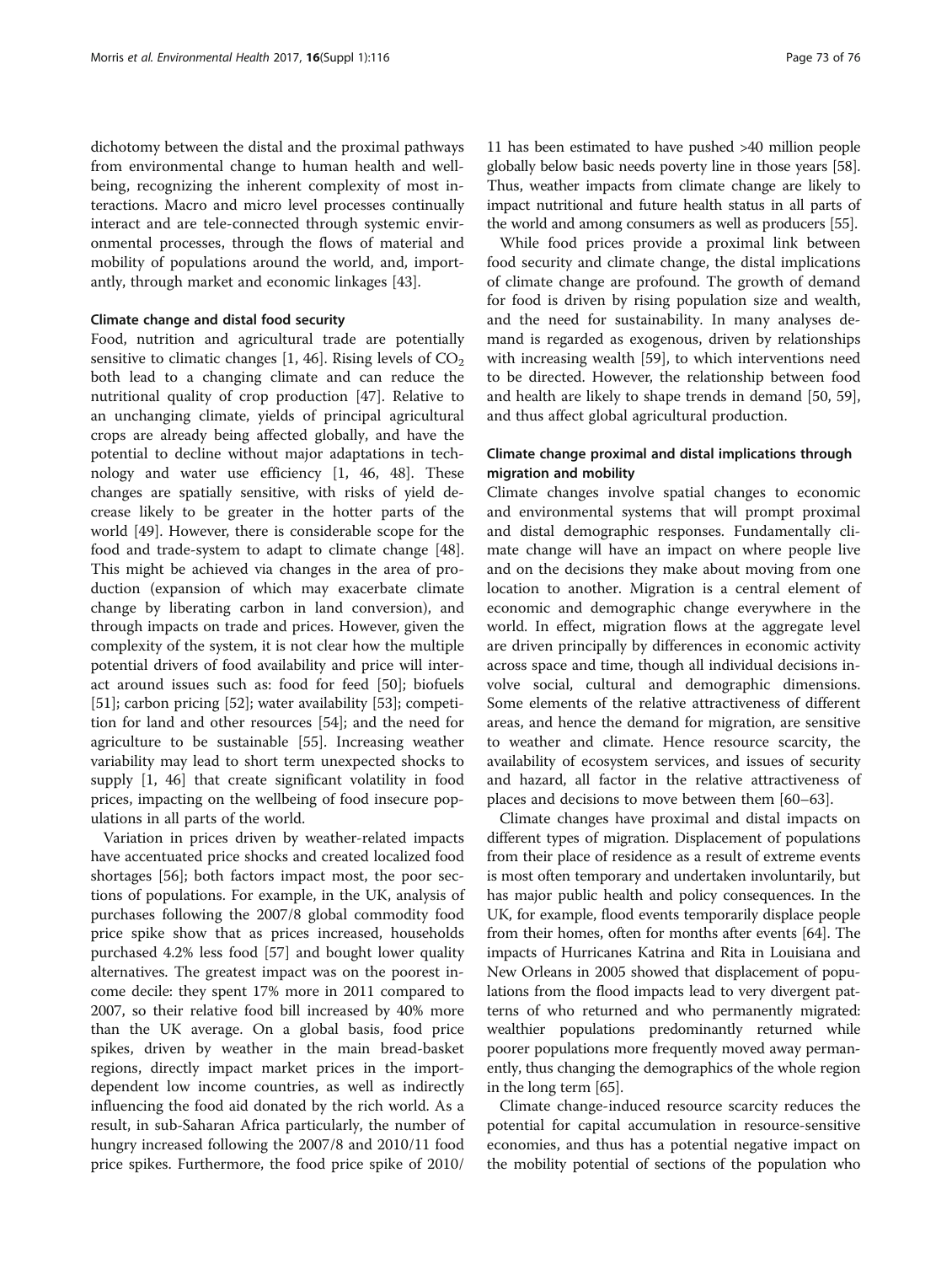<span id="page-5-0"></span>do not have the resources necessary for migration. Hence, populations may experience a poverty-immobility nexus, where increased mobility would be necessary for effective adaptation. In addition, migration trends of populations moving into expanding cities throughout developing and emerging economies means that a growing number of populations are more exposed to weather and climate hazards in those migration destination areas.

A further interaction between migration and climate change is forced migration due to conflict. This type of migration is also involuntary, and has implications in both conflict areas and population-receiving areas. The direct links between climate risks and conflict risks are not well established, yet the issue of attribution and causation is not the most relevant issue [[66, 67](#page-7-0)]. The IPCC Fifth Assessment Report concludes that climate change impacts are likely to exacerbate poverty in resource-sensitive regions and that since poverty is a principal driver and predicator of violent conflict, the risks of climate change amplifying conflict risks in future are real [\[66](#page-7-0)]. Conflict itself has significantly differential effects on the ability of populations to relocate from conflict zones [[68](#page-7-0), [69\]](#page-7-0). Climate change, if it is to affect conflict risk, does so through expanding poverty as a principal cause of insecurity and conflict. Hence, in theory, there is a plausible route for increased risk in conflict-prone areas of the world over the incoming decades, in the absence of efforts for development and relief of the underlying causes of conflict in those regions [[66](#page-7-0), [67\]](#page-7-0).

The principal form of migration globally, however, continues to be the movement of populations to urban centers within their national borders. In terms of absolute numbers, this trend is apparent and stark in Asia and Africa in particular [\[70, 71\]](#page-7-0). Geographically, these migration trends are fueling trends of population movement towards coasts, and movement away from dry land and mountain environments [[72](#page-7-0)]. This dominant migration trend, in terms of numbers, creates significant environmental and public health challenges. The migrant populations moving into cities are differentially exposed to climate hazards in those places: low income migrant communities are often located in flood prone zones or areas susceptible to landslides. Migrant populations cluster in areas with low air quality or in slums with lack of access to sanitation or clean water [[60, 62](#page-7-0)]. Hence migration trends exacerbate environmental health risks: as many people are moving towards risks as moving away from them. These processes have both distal and proximal dimensions.

# Conclusions

A weight of evidence suggests that climate-related environmental change in one part of the world will have systemic health and wellbeing impacts elsewhere at some point. Complex global interconnectivities underpin the pathways which are spatially and temporally distal. Vulnerability to health effects in geographically distant places is translated to individuals and communities by economic, social, ecological, biogeochemical, and resource flow mechanisms.

Future policies and interventions to deal with these risks need to account for how those risks are spatially and socially differentiated, and how their accessibility is dependent on a range of social and cultural contexts, such that the benefits of those interventions are widespread [[2, 20](#page-6-0)]. Similarly, the mitigation of climate change through decarburization of energy and altered economic systems have the potential to bring about significant benefits to health and wellbeing, especially if these are widely distributed. Despite sentinel attempts over time by various commentators [see for example [15–18], there is still a need to help people in specific locations or countries (including policymakers) to understand and communicate climate-related health threats on vastly expanded temporal and spatial scales.

The concept of ecosystem services and recent representations of their links to human health and wellbeing [[6,](#page-6-0) [34\]](#page-7-0) demonstrate important relationships in many chains of causation. Both the benefits and dis-benefits of globalization are unevenly distributed between and within countries and regions, and are invariably socially patterned and stratified to impact the most deprived. The complexity of proximal and distal pathways, suggests the need for a set of rapidly evolving novel qualitative and quantitative evidence and analysis techniques associated with the growth of big data in environment and human health research [\[73](#page-7-0)] The linking of ecosystem services to human health and wellbeing can be an important component in operationalizing a new truly ecological public health. Communicating to a wide and diverse audience, that fostering better human health and wellbeing depends upon, and is intimately linked to, the changing state and sustainability of the Earth's geochemical and ecological systems, remains one of the greatest challenges of our time.

# Additional file

[Additional file 1:](dx.doi.org/10.1186/s12940-017-0329-y) Open peer review. (PDF 469 kb)

#### Acknowledgements

Contributory research was funded in part by the National Institute for Health Research Health Protection Research Unit (NIHR HPRU) in Environmental Change and Health at the London School of Hygiene and Tropical Medicine in partnership with Public Health England (PHE), and in collaboration with the University of Exeter, University College London, and the Met Office; the UK Medical Research Council (MRC) and UK Natural Environment Research Council (NERC) for the MEDMI Project; and the European Regional Development Fund Programme and European Social Fund Convergence Programme for Cornwall and the Isles of Scilly (University of Exeter Medical School).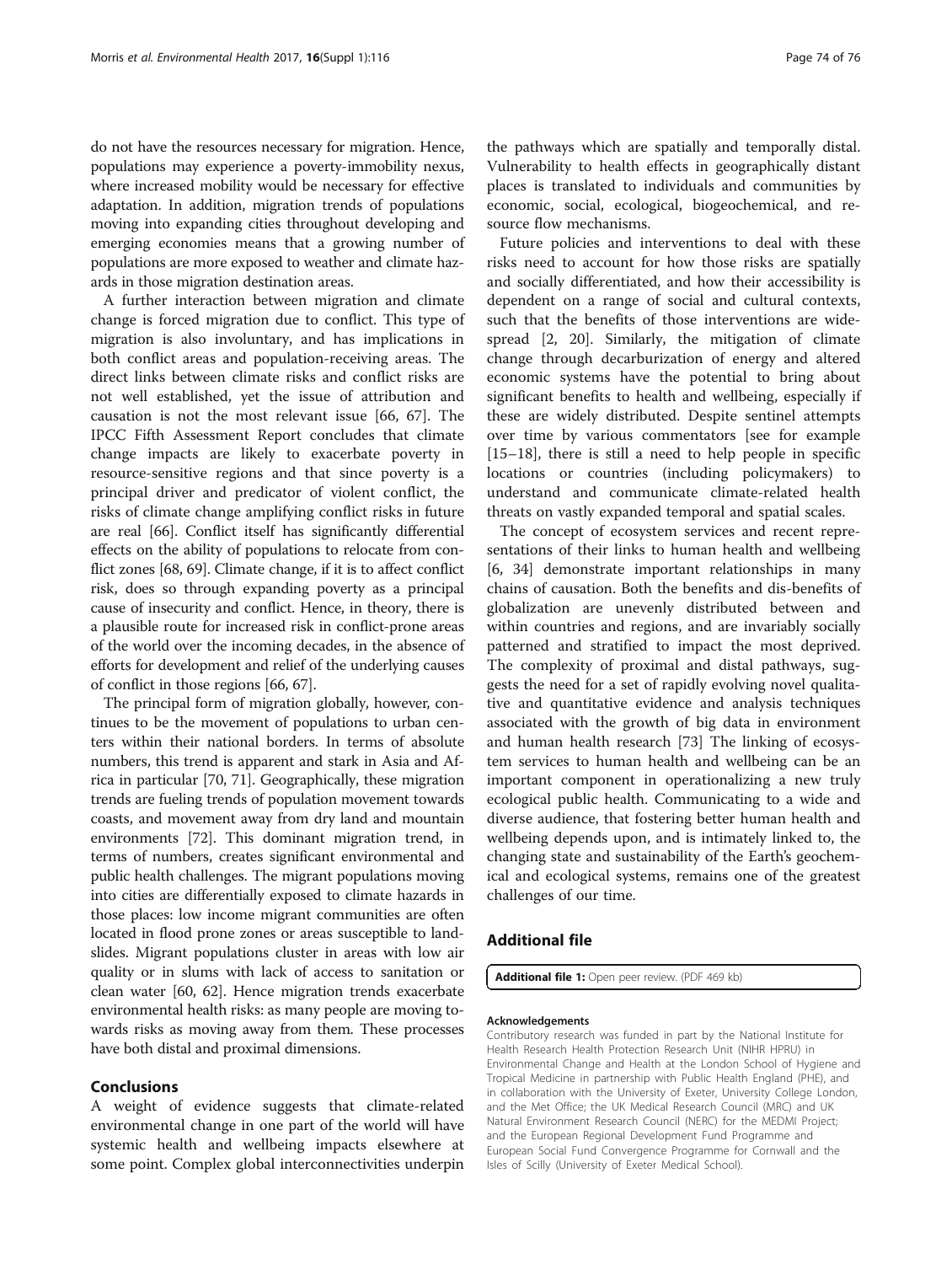<span id="page-6-0"></span>This paper is a reduced version of a technical paper provided in support of a Health Report Card produced for the UK Living With Environmental Change (LWEC) Network.

# Funding

Publication of this article was funded by the UK Living With Environmental Change (LWEC) Network. LWEC was succeeded in 2016 by the Research and Innovation for our Dynamic Environment (RIDE) Forum [\(http://www.nerc.ac.uk/](http://www.nerc.ac.uk/research/partnerships/ride/) [research/partnerships/ride/](http://www.nerc.ac.uk/research/partnerships/ride/)).

# Availability of data and materials

Not applicable.

#### About this supplement

This article has been published as part of Environmental Health Volume 16 Supplement 1, 2017: Special Issue on the impact of climate change on health in the UK. The full contents of the supplement are available online at [https://ehjournal.biomedcentral.com/articles/supplements/volume-16](https://ehjournal.biomedcentral.com/articles/supplements/volume-16-supplement-1) [supplement-1](https://ehjournal.biomedcentral.com/articles/supplements/volume-16-supplement-1).

### Open peer review

Peer review reports for this article are available in Additional file [1](#page-5-0).

#### Authors' contributions

GPM conceived the idea and led the paper writing, developing the structure and coordinating input. SR provided key input on linking environmental and human health with a focus on pollution and the eDPSEEA conceptual model. LEF contributed expertise on public health, key aspects of climate-related environmental change and contributed content to various sections. SAB contributed on conceptual modelling and its links to policy. WNA and TGB led the sections on Food Security and Migration respectively. MHD provided expertise on pharmaceuticals in the environment, global environmental change and important commentary on overall structure. All authors read and approved the final manuscript.

#### Ethics approval and consent to participate

Not applicable.

#### Consent for publication

Not applicable.

### Competing interests

The authors declare that they have no competing interests.

#### Publisher's Note

Springer Nature remains neutral with regard to jurisdictional claims in published maps and institutional affiliations.

#### Author details

<sup>1</sup> European Centre for Environment and Human Health, University of Exeter Medical School C/o Knowledge Spa RCHT, Truro, Cornwall TR1 3HD, UK. 2 NERC Centre for Ecology & Hydrology, Bush Estate, Midlothian, Penicuik, UK. 3 NHS Health Scotland, Meridian Court, Cadogan Street, Glasgow, UK. 4 Geography, College of Life and Environmental Sciences, University of Exeter, Rennes Drive, Exeter EX4 4RJ, UK. <sup>5</sup>UK's Global Food Security Programme and School of Biology, University of Leeds, Leeds, UK.

#### Published: 5 December 2017

#### References

- 1. International Panel on Climate Change. Working Group II contribution to the IPCC fifth assessment report climate change 2013: impacts adaptation and vulnerability summary for policymakers. 2014. [http://www.scotland.gov.](http://www.scotland.gov.uk/Publications/2008/12/11090318/0) [uk/Publications/2008/12/11090318/0.](http://www.scotland.gov.uk/Publications/2008/12/11090318/0) Accessed 16 Oct 2016.
- 2. Thomas F, Sabel CE, Morton K, Hiscock R, Depledge MH. Extended impacts of climate change on health and wellbeing. Environ Sci Policy. 2014;44:271–8.<http://dx.doi.org/10.1016/j.envsci.2014.08.011>
- 3. Rayner G, Lang T. Ecological Public Health: Reshaping the Conditions for Good Health. Routledge Publishers; 2012.
- 4. McMichael AJ. Prisoners of the proximate: loosening the constraints on epidemiology in an age of change. Am J Epidemiol. 1999;15, 149(10):887–97.
- 5. Krieger N. Proximal, distal, and the politics of causation: What's level got to do with it? American J Pub Health. 2008;98:221–30. doi[:10.2105/AJPH.2007.111278](http://dx.doi.org/10.2105/AJPH.2007.111278).
- 6. Millennium Ecosystem Assessment. Ecosystems and Human Wellbeing: Synthesis. Washington: Island Press; 2005.
- 7. Scottish Government (2008). Good places better health: a new approach to environment and health in Scotland – implementation plan. [http://www.](http://www.gov.scot/Resource/Doc/254447/0075343.pdf) [gov.scot/Resource/Doc/254447/0075343.pdf](http://www.gov.scot/Resource/Doc/254447/0075343.pdf). Accessed 16 Oct 2016.
- 8. Scottish Government (2011). Good places better health- supporting documentation. [http://www.gov.scot/Resource/0039/00398236.pdf.](http://www.gov.scot/Resource/0039/00398236.pdf) Accessed 16 Oct 2016.
- 9. NHS Health Scotland. A place standard for Scotland [http://www.healthscotland.](http://www.healthscotland.com/resources/cpps/local/placestandard.aspx) [com/resources/cpps/local/placestandard.aspx.](http://www.healthscotland.com/resources/cpps/local/placestandard.aspx) Accessed 16 Oct 2016.
- 10. Haines A, Fuchs C. Potential impacts on health of atmospheric change. J Publ Health Med. 1991;13:69–80.
- 11. Chivian E. Critical condition: human health and the environment. MIT Press. 1993;
- 12. McMichael AJ. Global environmental change and human population health: a conceptual and scientific challenge for epidemiology. Int J Epidemiol. 1993;22:1–8.
- 13. Kovats RS, Haines A, Stanwell-Smith R, Martens P, Menne B, Bertollini R. Climate change and human health in Europe. BMJ. 1999;318(7199):1682–5.
- 14. Department of Health (2001) 2001/2002 health effects of climate change in the UK, Crown Copyright.
- 15. McMichael AJ, Haines A, Slooff R, Kovats S. (Eds): climate change and human health. Geneva: World Health Organization; 1996.
- 16. Butler CD, Corvalán CF, Koren HS. Human health and well-being in global ecological scenarios. Ecosystems. 2005;8(2):153–64.
- 17. Butler CD, Harley D. Primary, secondary and tertiary effects of eco-climatic change: the medical response. Postgrad Med J. 2010;86:230–4.
- 18. Butler CD.Climate Change and Global Health: a new conceptual framework. CAB Reviews: Perspectives in Agriculture, Veterinary Science, Nutrition and Natural Resources.2014;9(27) doi:[10.1079/PAVSNNR20149027](http://dx.doi.org/10.1079/PAVSNNR20149027)
- 19. Smith KR, Woodward A, Campbell-Lendrum D, Chadee DD, Honda Y, Liu Q, et al. Human health: impacts, adaptation, and co-benefits (2014). In: Climate Change 2014: Impacts, Adaptation, and Vulnerability. In: Part A: Global and Sectoral Aspects. Contribution of Working Group II to the Fifth Assessment Report of the Intergovernmental Panel on Climate Change. Cambridge, United Kingdom and New York, NY, USA: Cambridge University Press; 2014. p. 709–54.
- 20. Watts N, Adger WN, Agnolucci P, Blackstock J, Byass P, Cai W et al. 2015 Lancet commission on health and climate change: policy responses to protect public health. The Lancet. 2015; doi.org/10.1016/S0140- 6736(15)60854-6.
- 21. Lowe JA, Gregory JM. The effects of climate change on storm surges around the United Kingdom. Phil Trans R Soc A. 2005;363:1313–28. doi[:10.1098/rsta.2005.1570.](http://dx.doi.org/10.1098/rsta.2005.1570)
- 22. Purvis MJ, Bates PD, Hayes CM. A probabilistic methodology to estimate future coastal flood risk due to sea level rise. Coast Eng. 2008;55:1062–73.
- 23. Thomas M, Pidgeon N, Whitmarsh L, Ballinger R. Mental models of sea-level change: a mixed methods analysis on the Severn estuary. UK Glob Env Change. 2015;33:71–82.
- 24. Taylor AL, Dessai S, de Bruin WB (2014) Public perception of climate risk and adaptation in the UK: a review of the literature. Sustainability research institute paper no. 63, SRI PAPERS, SRI Papers (online) ISSN 1753-1330.
- 25. Nurse LA, RF ML, Agard J, Briguglio LP, Duvat-Magnan V, Pelesikoti N, Tompkins E, Webb A. Small islands. In: Climate Change 2014: Impacts, Adaptation, and Vulnerability. In: Barros VR, Field CB, Dokken DJ, Mastrandrea MD, Mach KJ, Bilir TE, Chatterjee M, Ebi KL, Estrada YO, Genova RC, Girma B, Kissel ES, Levy AN, MacCracken S, Mastrandrea PR, White LL, editors. Part B: Regional Aspects. Contribution of Working Group II to the Fifth Assessment Report of the Intergovernmental Panel on Climate Change. Cambridge, United Kingdom and New York, NY, USA: Cambridge University Press; 2014. p. 1613–54. [https://www.ipcc.ch/](https://www.ipcc.ch/pdf/assessment-report/ar5/wg2/WGIIAR5-Chap29_FINAL.pdf) [pdf/assessment-report/ar5/wg2/WGIIAR5-Chap29\\_FINAL.pdf](https://www.ipcc.ch/pdf/assessment-report/ar5/wg2/WGIIAR5-Chap29_FINAL.pdf). Accessed 16 Oct 2016.
- 26. Redshaw CH, Stahl-Timmins WM, Fleming LE, et al. Potential changes in disease patterns and pharmaceutical use in response to climate change. J Toxicol Environ Health B Crit Rev. 2013;16(5):285–320. doi[:10.1080/10937404.2013.802265.](http://dx.doi.org/10.1080/10937404.2013.802265)